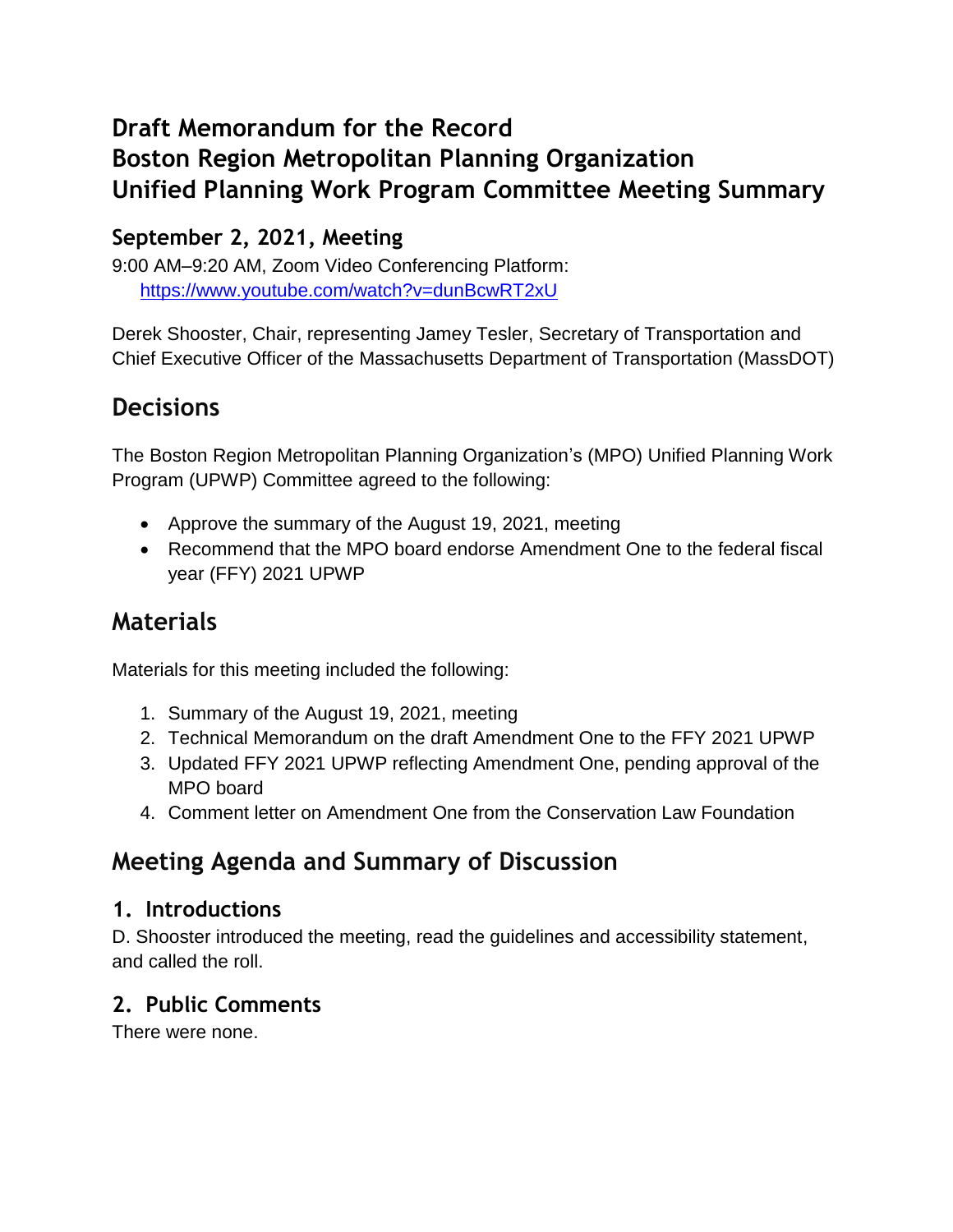# **3. Meeting Summary of August 19, 2021—***Approval of this summary*

A motion to approve the summary of the August 19 UPWP Committee meeting was made by Steve Olanoff (Three Rivers Interlocal Council) and seconded by Eric Bourassa (Metropolitan Area Planning Council [MAPC]). The motion carried.

# **4. Action Item: FFY 2022 UPWP—***Sandy Johnston, UPWP Manager*

S. Johnston stated that the UPWP Committee must vote to recommend that the MPO board endorse Amendment One to the FFY 2021 UPWP, emphasizing that the amendment does not affect the FFY 2022 UPWP. The committee recommended that the MPO release Amendment One for 21-day public comment on August 5, 2021. During the public comment period, MPO staff received [a comment from the](https://www.ctps.org/data/calendar/pdfs/2021/UPWP_0902_Draft_FFY21_Amendment_One_CLF_Comment_Letter.pdf)  [Conversation Law Foundation](https://www.ctps.org/data/calendar/pdfs/2021/UPWP_0902_Draft_FFY21_Amendment_One_CLF_Comment_Letter.pdf) (CLF). CLF noted that the amendment reallocates funds away from the transportation equity program because MPO staff have not had the opportunity to expend these funds, and CLF expressed disappointment at this reallocation due to remaining needs related to equity in the Boston region.

S. Johnston provided an overview of Amendment One, stating that it contains changes to the FFY 2021 UPWP requested by MPO staff to reflect changing budgetary needs in the fourth quarter of the fiscal year, as well as minor content changes for MAPC's budget line items. He noted that additional details can be found in the [Recommended](https://www.ctps.org/data/calendar/pdfs/2021/UPWP_0805_Memo_Draft_FFY21_UPWP_Amendment_One.pdf)  [Revisions to Certain 3C Budgets \(FFY 2021\) technical memorandum.](https://www.ctps.org/data/calendar/pdfs/2021/UPWP_0805_Memo_Draft_FFY21_UPWP_Amendment_One.pdf)

Pending approval from the MPO board, the amendment will be sent to the Federal Highway Administration for review.

Daniel Amstutz (Town of Arlington) asked where the proposed changes in Amendment One would be reflected in the UPWP document. He expressed that the while the technical memorandum provides a concise overview of changes to the document, it is difficult to see those changes in the larger context of the full UPWP. S. Johnston stated that in the past, MPO staff produced a redlined version of the UPWP to reflect proposed changes. MPO staff, along with MassDOT, declined to produce this version for Amendment One. He stated that MPO staff can produce this version of the document for future amendments, should the UPWP Committee desire. [The version of the](https://www.ctps.org/data/calendar/pdfs/2021/UPWP_0805_Draft_FFY21_UPWP_Amendment_One.pdf)  [document posted for the meeting](https://www.ctps.org/data/calendar/pdfs/2021/UPWP_0805_Draft_FFY21_UPWP_Amendment_One.pdf) reflects how the document will look following an endorsement from the MPO. He suggested searching the UPWP by the project IDs listed in the memorandum.

S. Olanoff stated that CLF should be informed that the amendment addresses only the thirty days remaining in FFY 2021, the period covered by the UPWP being amended.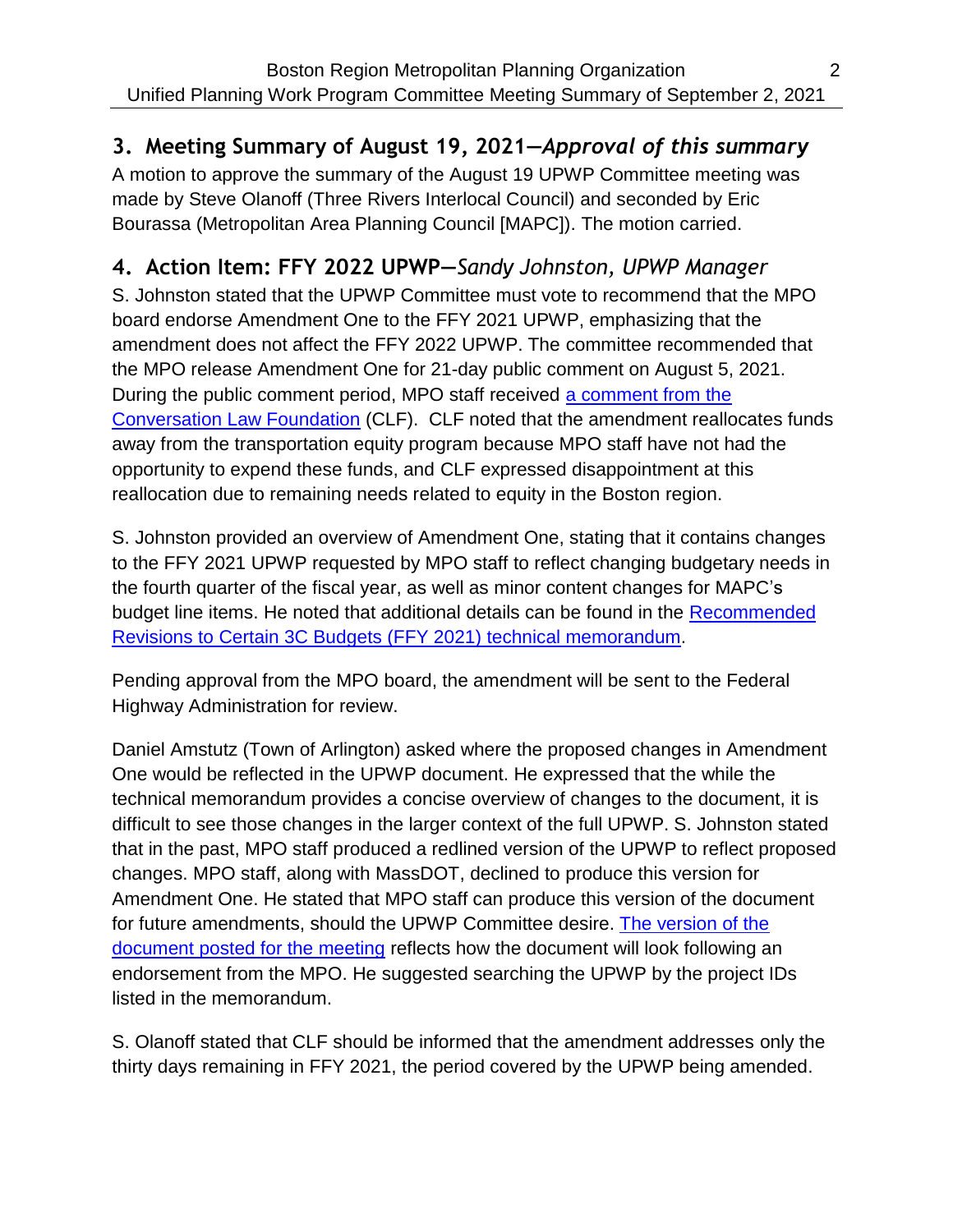Lenard Diggins (Regional Transportation Advisory Council) asked if CLF received a response to their comment. S. Johnson stated that CLF did receive a response. Jonathan Church stated that MPO staff will retain their commitment to the equity program, and no equity work will be sacrificed.

A motion to approve the amendment was made by D. Amstutz and seconded by E. Bourassa. The motion passed unanimously.

The motion passed unanimously on a roll call vote.

### **5. Members' Items**

E. Bourassa reminded members that MPO staff will attend MAPC subregional meetings in the coming months to discuss development of the FFY 2023 UPWP. He asked if meeting dates could be sent to UPWP Committee members. S. Johnston stated that committee members will be informed of meeting dates, noting the committee members have provided valuable input in previous subregional meetings.

### **6. Next Meeting**

S. Johnston stated that there is not an immediate need to schedule a future UPWP Committee meeting. He suggested that MPO staff return to the committee to address scoping of FFY 2022 UPWP studies and work on congestion pricing, which is not formally addressed in the FFY 2022 UPWP. He added that future meetings could also be based on requests from UPWP Committee members.

## **7. Adjourn**

A motion to adjourn was made by E. Bourassa and seconded by Tom Bent (Inner Core Committee). The motion carried.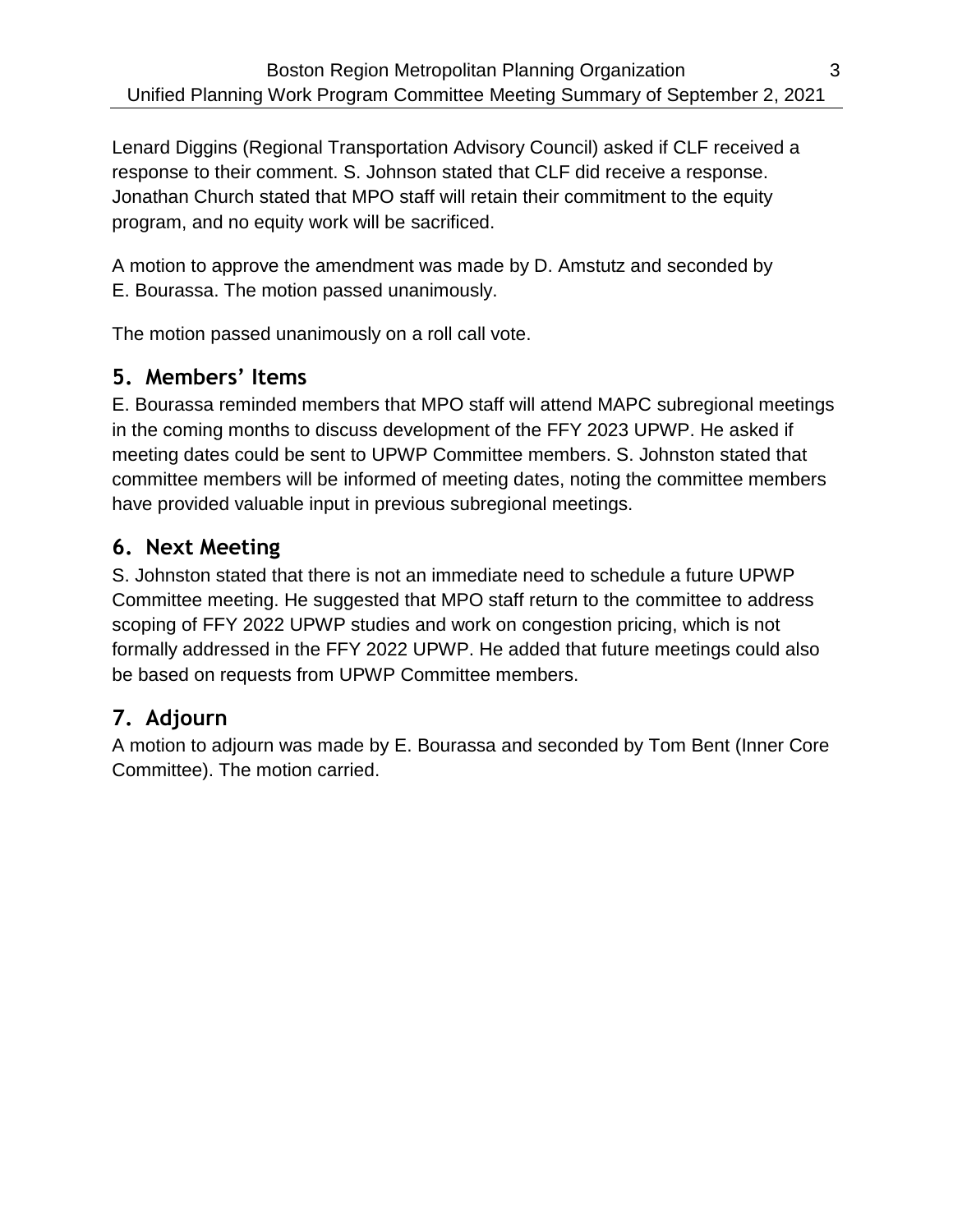# **Attendance**

| <b>Members</b>                                        | <b>Representatives</b><br>and Alternates |
|-------------------------------------------------------|------------------------------------------|
| Massachusetts Department of Transportation Office of  |                                          |
| Transportation Planning (MassDOT OTP)                 | Derek Shooster                           |
| Metropolitan Area Planning Council                    | Eric Bourassa                            |
| <b>Regional Transportation Advisory Council</b>       | Lenard Diggins                           |
| At-Large City (City of Newton)                        | Nicole Freedman                          |
| At-Large Town (Town of Arlington)                     | Daniel Amstutz                           |
| City of Boston (Boston Transportation Department)     | <b>Bill Conroy</b>                       |
| Inner Core Committee (City of Somerville)             | Tom Bent                                 |
| Three Rivers Interlocal Council (Town of Westwood)    | <b>Steve Olanoff</b>                     |
| City of Framingham (Metrowest Regional Collaborative) | Erika Oliver Jerram                      |

#### **Other Attendees Affiliation**

| Derek Krevat           | MassDOT OTP                                     |
|------------------------|-------------------------------------------------|
| <b>Wesley Lickus</b>   | MassDOT                                         |
| <b>Benjamin Muller</b> | <b>MassDOT</b>                                  |
| <b>Gus Norrbom</b>     | MassDOT                                         |
|                        | Cassie Ostrander Federal Highway Administration |
| Amira Patterson        | <b>MBTA Advisory Board</b>                      |

#### **MPO Staff/Central Transportation Planning Staff**

Tegin Teich, Executive Director Annette Demchur, Director of Policy and Planning Mark Abbott, Traffic Analysis and Design Group Manager Matt Archer, Transportation Planner Jonathan Church, Certification Activities Manager Hiral Gandhi, Director of Finance and Operations Betsy Harvey, Transportation Equity Manager Sandy Johnston, UPWP Manager